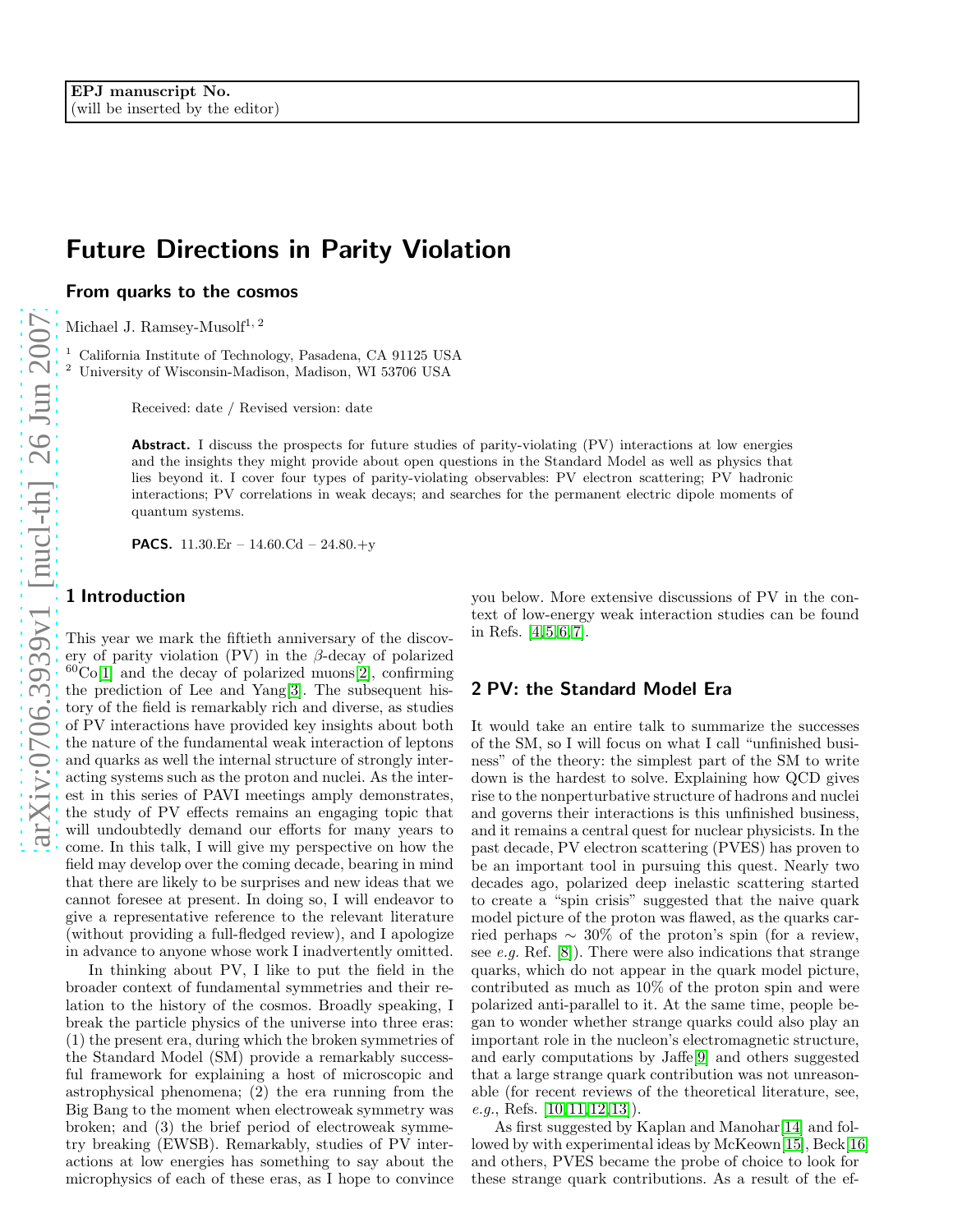forts of the SAMPLE[\[12\]](#page-8-11), PV A4[\[17\]](#page-8-16), HAPPEX[\[18\]](#page-8-17), and G0[\[19\]](#page-8-18) experiments, we now have limits on the size of the strange quark effects. The results are being summarized by other speakers, but I like to characterize them in terms of the isoscalar form factors as these are the only ones to which strange quarks contribute. In the case of the isoscalar magnetic moment, for example, we no know that strange quarks are responsible for at most  $(20\pm15)\%$ . The strange quark contributions to the nucleon electric form factors are similarly bounded to be a small fraction of the total. At the outset of this program of PV studies, various theoretical expectations suggested the possibility of considerably larger effects. Obtaining these experimental results that now rule out many of those early expectations represents a substantial achievement for the field.

The successful use of PVES to probe nucleon strangeness has depended on a close interplay of experiment and theory. Obtaining robust extractions of bounds on the strange vector form factors from the measured PV asymmetries required a careful delineation of various contributions and sources of theoretical uncertainty [\[20\]](#page-8-19), including hadronic contributions to electorweak radiative corrections [\[21,](#page-8-20)[22\]](#page-8-21), nuclear wavefunction and many-body effects [\[23,](#page-8-22)[24,](#page-8-23)[25,](#page-8-24)[26\]](#page-8-25), and isospin breaking in the nucleon [\[27,](#page-8-26)[28\]](#page-8-27). Interpreting the results in QCD has inspired recent work using lattice QCD methods[\[29,](#page-8-28)[30,](#page-8-29)[31,](#page-8-30)[32\]](#page-8-31). Calculating the strange quark effects requires evaluation of "disconnected" operator insertions on the lattice  $-$  a highly non-trivial technical challenge. Given the tight bounds on the strange form factors, obtaining robust results from direct lattice computations stands as an important future milestone for the lattice community.

#### 2.1 PV DIS: Beyond the parton model?

In essence, PVES gave us a clear look into the low-energy "internal landscape" of the proton beyond the quark model picture. In the future, I think it might play the same role as a way to look beyond the parton model description that has been enormously successful in explaining deep inelastic and Drell-Yan processes. As discussed in detail at this meeting, there exists considerable interest now in revisiting the PV deep inelastic scattering (DIS) experiment that was carried out at SLAC in the 1970s and that provided the smoking gun for the SM picture of the weak neutral current interaction[\[33\]](#page-8-32). In addition to using a more precise version of that experiment to test the electroweak part of the SM and look for new physics, it could also shed new light on the structure of the proton.

One aspect that particularly intrigues me is the possibility to look for higher twist (HT) effects. Such effects generate corrections to parton model expectations that go as powers of  $\Lambda_{\text{had}}^2/Q^2$  and that are highly suppressed at the energies where parton distribution functions are typically determined. At lower energies, however, their effects should become more apparent. In this respect, there exists a puzzle emerging from inclusive, inelastic electroproduction data from Jefferson Lab. As detailed extensively in Ref. [\[34\]](#page-8-33), the expected HT contributions to structure functions do not behave as expected. Plotting  $2x_B F_1(x_B, Q^2)$ vs  $x$ , for example, one sees that the data fluctuates about the curves derived from parton distribution functions, that characterize the leading twist contribution. The lower the  $Q^2$ , the larger the fluctuations. One can clearly see as well that the location of the peaks corresponds to various wellknown resonances, indicating departures from incoherent scattering from uncorrelated partons. One can then convert the structure function data into moments and plot the moments as a function of  $Q^2$ . After subtracting out the known elastic contribution, one finds remarkable agreement with parton model predictions for the lowest moments.

The puzzle is: What happened to the parton correlations that are naively responsible for the resonance structure in the structure functions and that ought to show up as important HT corrections to the moments? To be more concrete, consider the momentum sum rules that relate the structure function moments to matrix elements of local operators:

$$
M_j^{(n)}(Q^2) = \int dx_B x_B^{n-j} F_j(x_B, Q^2)
$$
 (1)  

$$
\propto \sum_{n,j} \tilde{C}_{j,k}^{(n)}(Q^2, \mu^2, g) A_k^n(\mu)
$$

where j labels the structure function; the  $A_k^{(n)}(\mu)$  are fork ward matrix elements operators  $\mathcal{O}_k^{(n)}$  $\binom{n}{k}$  having spin *n* and being labeled by index " $k$ ";  $\mu$  is the renormalization scale; and the  $\tilde{C}_{j,k}^{(n)}$  are Wilson coefficients whose  $Q^2$ -dependence can be computed in perturbation theory. The twist of an operator is defined as its dimension  $d_{\mathcal{O}}$  minus its spin:  $\tau = d_{\mathcal{O}} - n$ . For twist two operators, the Wilson coefficients carry only a logarithmic dependence on  $Q^2$  (summed to all orders using the renormalization group). For twist four operators, the  $\tilde{C}$  carry an additional  $1/Q^2$  power dependence. The corresponding operator matrix element introduces an additional  $\Lambda_{\text{had}}^2$  in the numerator (with a coefficient determined by the details of the operator matrix element), leading to the  $\Lambda_{\text{had}}^2/Q^2$  power correction to the twist two logarithmic  $Q^2$ -dependence. Successively higher orders in the twist expansion imply higher order power corrections of this type. Generically, one expects that for  $Q^2 \sim 1$  GeV<sup>2</sup>, these power corrections should become quite important. The puzzle is that in the low- $Q^2$  data for the lowest moments, they do not seem to be there in a significant way.

It is interesting to note that the  $\tau = 4$  operators generally probe correlations between quarks and gluons in the nucleon. Illustrative examples include[\[35\]](#page-8-34)

<span id="page-1-0"></span>
$$
\Delta \cdot Q_n^{1(k,\ell)} = g \,\bar{q}_R \, \Delta \, \overleftarrow{d}^{\ell} \, \overrightarrow{d}^k q_R \,\bar{q}_R \, \Delta \, \overrightarrow{d}^{n-2-k-\ell} q_R
$$

$$
\Delta \cdot Q_n^{8(k)} = i \overrightarrow{q}^{\, \prime} \overrightarrow{d}^k \Delta_\alpha \gamma_\beta G^{\alpha\beta} \, \overrightarrow{d}^{n-1-k} q \tag{2}
$$

where  $\Delta_{\mu}$  is a light-like vector contracted with all free operator indices,  $G^{\alpha\beta}$  is the gluon field strength tensor, and  $d = i\Delta \cdot D$  with  $D_{\mu}$  being the gauge covariant derivative.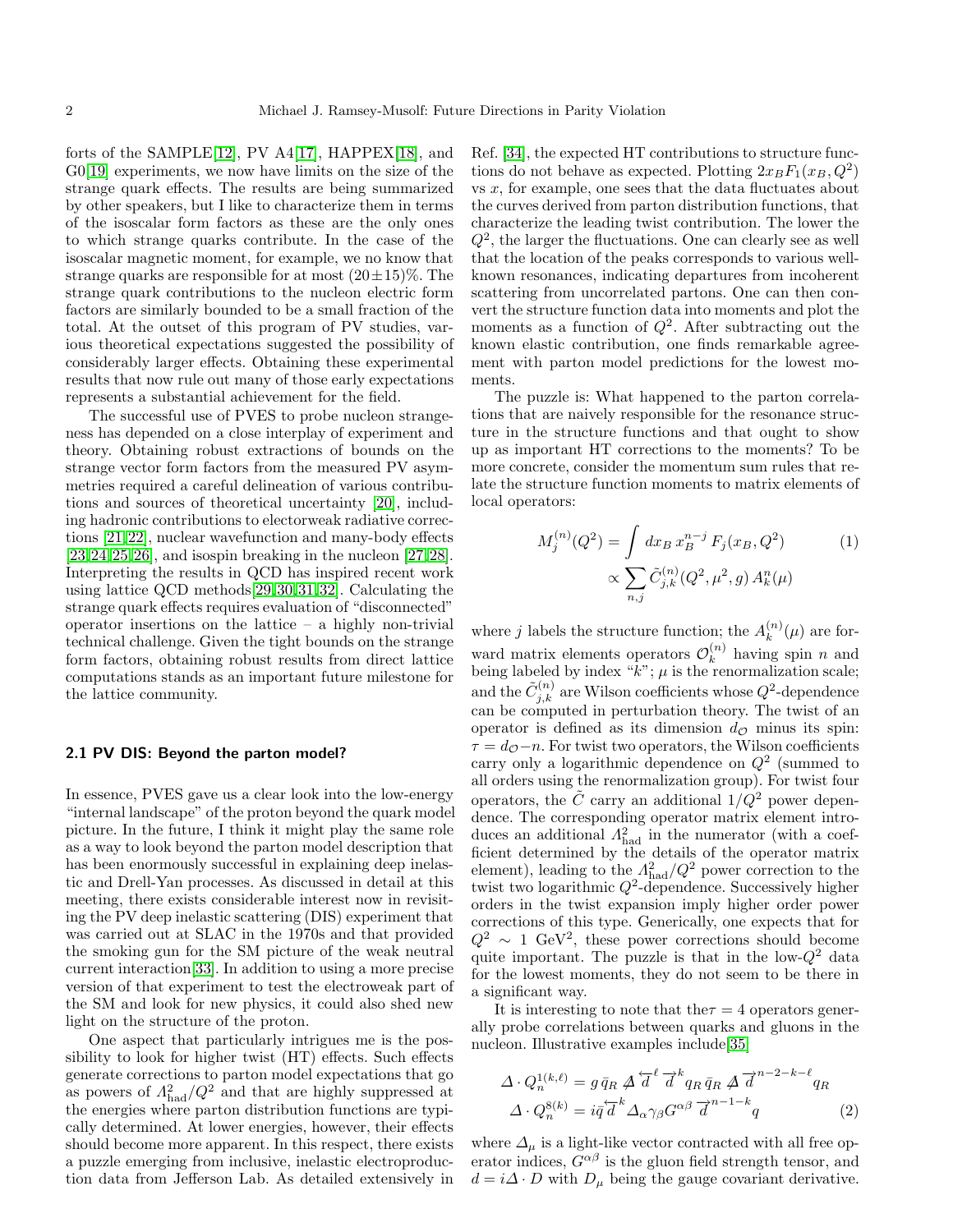From the examples in Eq. [\(2\)](#page-1-0) one can see that twist four operators probe quark-quark correlations  $(\Delta \cdot Q_n^{1(k,\ell)})$  or quark-gluon correlations  $(\Delta \cdot Q_n^{8(k)})$ . Thus, probing the effects of such operators is a way to look beyond the parton model picture of the nucleon in which scattering occurs incoherently from quasifree (uncorrelated) constituents.

Simple curve fitting to power corrections suggests that contributions from a given order in the twist expansion beyond twist two may be large, but that cancellations occur between successive orders (see, e.g., Ref. [\[36\]](#page-8-35)). This may be plausible, but is not yet convincing, since we do not know the non-power law  $Q^2$ -evolution of HT contributions to the structure functions (e.g., the logarithmic dependence of the  $\tilde{C}$ s). It seems equally possible that the leading twist/parton model description fits the lowest moments because the matrix elements of the relevant HT operators are suppressed rather than because of a conspiracy of cancellations. Ideally, one would like to have access to a different combination of HT operators than those entering parity conserving scattering to help sort out among these possibilities. In this sense, PV DIS may provide us with a novel tool for looking beyond the parton model description of the nucleon that has worked so well for inelastic electroproduction, just as PVES allowed us to look beyond the quark model (for strange quarks) description of the elastic EM nucleon properties.

To carry the parallel an bit further, theoretical computations of the nucleon strange magnetic moment  $(\mu_s)$ based on dispersion theory suggested that the portion of  $\mu_s$  arising from the kaon cloud (resonating into the  $\phi$ ) could be comparable in magnitude to the isoscalar magnetic moment, but that its effects in electromagnetic interactions are hidden by a conspiracy of cancellations[\[9,](#page-8-8) 37. Without looking directly for  $\mu_s$  using PVES, we would never have been able to test this scenario. The results from the PVES experiments now imply that the picture is more complicated and that it will take additional theoretical efforts to understand the dynamics of  $s\bar{s}$  pairs in the vector channel. I suspect that we may be in a similar situation with HT effects and that PV DIS could provide important information that complements what we know from parity conserving electroproduction.

In exploring this possibility, I believe there is considerable theoretical work to be completed. The experimentalists are far ahead of theorists in developing the PV DIS program, but I am confident that we can lay out the framework for a systematic and interpretable program just as we did over a decade ago for elastic and quasielastic PVES. In doing so, we should address several questions: What is the non-power law  $Q^2$ -dependence of the twist four Wilson coefficients? What information on HT operators from parity-conserving electroproduction can be used as input for the PV case? Which twist four operators are the PV asymmetries most sensitive to and which kind of quarkquark or quark-gluon correlations do they probe? What would we expect for the corresponding matrix elements in QCD? I hope that by the time of the next PAVI meeting in two years we will begin to have some answers to these questions.

### 2.2 Hadronic PV: four quark operators in the nuclear domain

The purely hadronic weak interaction (HWI) has been a topic of considerable scrutiny over the years, and yet it remains enigmatic. What makes the HWI both interesting and challenging is that it involves a complex interplay of weak and strong interactions. The effects of perturbative QCD can be computed fairly reliably, as they lead to the running of four quark operators from the electroweak scale down to hadronic scales. The real difficulties arise in understanding the low-energy matrix elements of those operators. Short of first principles, lattice QCD computations, theorists have relied on a number of methods over the years to try and compute these matrix elements: chiral perturbation theory, quark models, large  $N_C$  symmetry, SU(3) symmetry, etc. Unfortunately, the data brings all these efforts up short.

As recently discussed in Ref. [\[38\]](#page-8-37), the strangeness changing  $(\Delta S = 1)$  sector presents a number of puzzles that remain to be explained. The reason for the  $\Delta I = 1/2$ rules is, perhaps, the most well-known. In addition, the non-leptonic decays of hyperons have defied a description within the framework of chiral perturbation theory (ChPT), which has been very successful in describing strong and electromagnetic interactions of hadrons. In the case of the  $\Delta S = 1$  HWI, one can adequately characterize either the S- or P-wave non-leptonic decays with ChPT, but not both. As suggested in Refs. [\[39,](#page-9-0)[40\]](#page-9-1), one may need to include a host of baryon resonances to arrive at a satisfying description. An explanation of the PV radiative decays such as  $\Sigma^+ \rightarrow p\gamma$  is even more elusive. In this case, one measures a PV asymmetry  $\alpha_{BB'}$  of the outgoing photon relative to the polarization of the decaying hyperon. This asymmetry arises from an interference of the parity conserving M1 and parity-violating E1 amplitudes. In the pure  $SU(3)$  limit, the latter must vanish[\[41\]](#page-9-2). Thus, one would expect  $\alpha_{BB'} \sim m_s/\Lambda_{\text{had}}$ , characteristic of the size of SU(3)-breaking. Experimentally, however, one finds asymmetries four to five times larger magnitude.

Apparently, the symmetries of low-energy QCD are not terribly helpful when applied to the  $\Delta S = 1$  HWI. What we don't know is whether this failure reflects the presence of the strange quark, with its problematic mass (not too large, not too small), or more fundamental dynamics associated with four quark matrix elements in hadrons. One way to find out is to study the  $\Delta S = 0$  HWI, for which the effects of the strange quark ought to be relatively unimportant. The best way for doing so is to study PV effects in hadronic and nuclear systems. Since one would like to get at the effects of the weak interaction, and since the strong and electromagnetic interactions are many orders of magnitude stronger than the weak interaction in  $\Delta S = 0$  processes, one must rely on PV observables to filter out the latter from the former.

Unfortunately, the state of our understanding of PV effects in hadronic and nuclear systems remains rather poor, despite years of dedicated experimental and theoretical effort[\[38\]](#page-8-37). The problem is two fold. First, in order to see the effects of the PV  $\Delta S = 0$  HWI, experimental-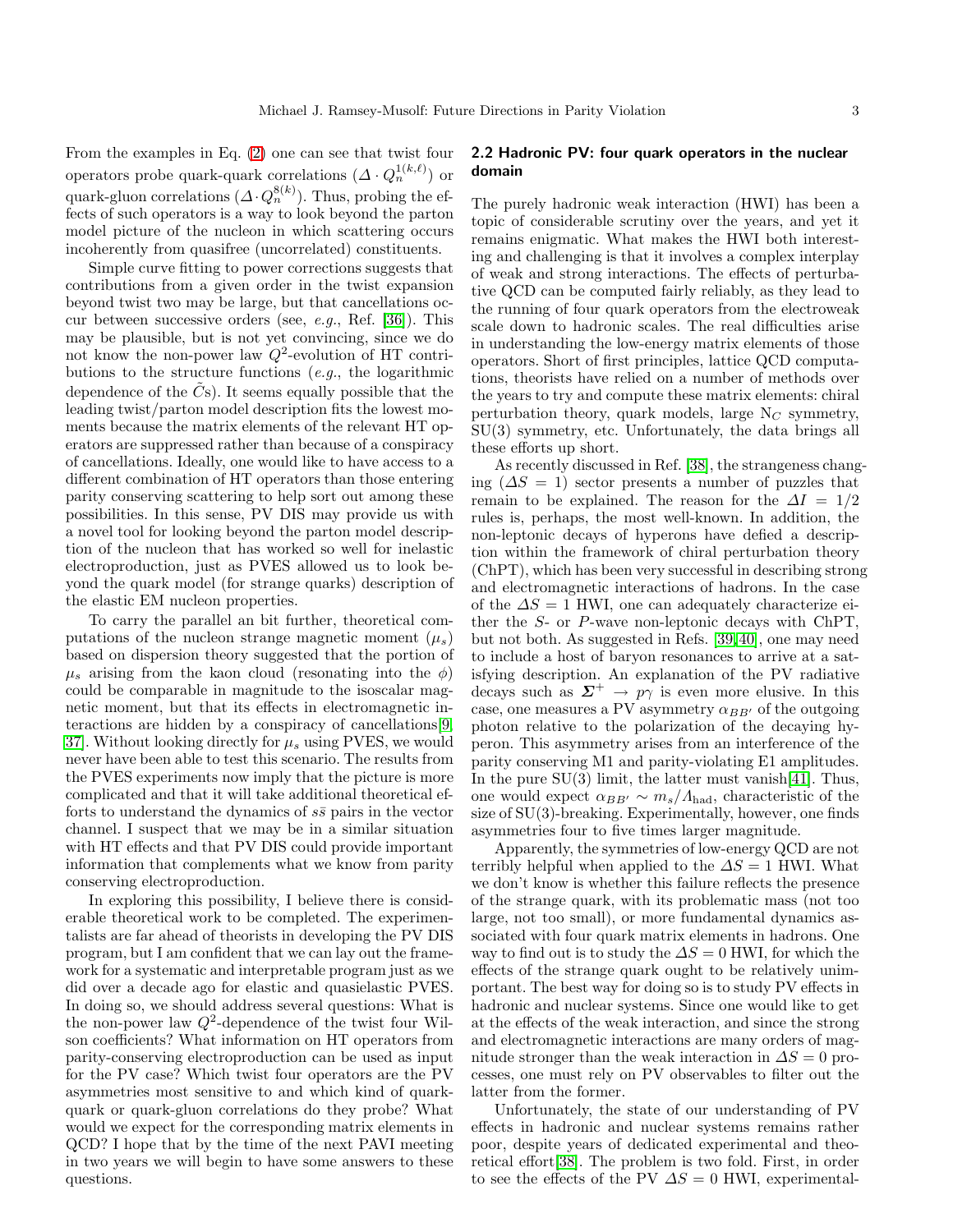ists had to rely on processes in nuclei, such as PV  $\gamma$ -decays analogous to the hyperon radiative decays. Due to accidental near degeneracies of opposite parity states in nuclei such as  $^{18}$ F, the effects of the PV HWI could be enhanced by several orders of magnitude over the nominal  $\lesssim 10^{-7}$ scale. While such enhancements made the measurement of PV effects eminently more feasible, the use of nuclei also complicated their interpretation. Second, for many years the theoretical framework used to perform this interpretation relied on a picture of PV meson-exchange interactions, wherein the exchanged meson experienced a PV interaction with one nucleon and a parity-conserving strong interaction with the other. To make such a framework practical, one needed to truncate the tower of exchanged mesons to the lightest few that could saturate all the quantum numbers of the low energy PV NN interaction. What the effective vertices in such a picture mean in terms of the underlying HWI is not clear – especially when one folds in the approximations needed to perform computations with this meson-exchange model in nuclei.

Two new developments have changed the prospects for this field, and I am now optimistic that substantial progress can be achieved in the future. First, experimental advances have opened the way to performing measurements of  $\sim 10^{-7}$  PV observables in few-body systems, thereby circumventing the need to contend with nuclear many-body issues. A comprehensive program of few-body PV measurements is now being planned at the Spallation Neutron Source, National Institute of Standards and Technology, and elsewhere that will bring about a sea change in the experimental information we have available to us. Second, the framework for interpreting these measurements has been reformulated using the ideas of effective field theory (EFT)[\[42,](#page-9-3)[38\]](#page-8-37). The use of EFT allows us to systematically classify the terms in the PV NN interaction according to powers of a small momentum or mass, labeled by " $Q$ ". The lowest order interaction – which occurs at  $\mathcal{O}(\tilde{Q}^{-1})$  – is purely long range and arises from pion exchange, as in the old meson-exchange picture. There is one low energy constant (LEC) associated with this interaction,  $h_{\pi}^1$  (or  $f_{\pi}$  in past literature). The next set of interactions arise at next-to-next-to leading order (NNLO), or  $\mathcal{O}(Q)$  and comprise three classes of terms: (1) a medium range term in the potential associated with two pion exchange; (2) short range contributions to the PV potential that in the meson exchange picture were parameterized by heavy meson exchange; and (3) a long-range pion-exchange meson exchange current (MEC). The medium range term in the potential introduces no new LECs beyond the  $h^1_\pi$  entering the LO potential, but it is a qualitatively new effect that had not been systematically included in the old meson exchange picture. The short range terms introduce five additional LECs that correspond to the five independent S-P amplitudes that characterize the PV NN interaction at very low energies  $(E \ll m_{\pi})$ :  $\rho_t$ ,  $\lambda_t$ , and  $\lambda_{s}^{1,2,3}$ . The long range MEC introduces one new constant,  $\overline{C}_{\pi}$ , that also does not appear in the older framework. Thus, to  $\mathcal{O}(Q)$ , one has seven LECs that must be determined from experiment.

The goal of the program at the SNS, NIST, and other facilities is to determine these seven constants from PV experiments with few-body systems. The advantage of the few-body systems is that one can perform precise, ab initio few-body computations using the lowest order PV NN potential and extract the LECs without encountering manybody nuclear physics uncertainties. A successful completion of this program therefore requires completion of a comprehensive set of few-body computations. For recent work along these lines, see Refs. [\[38,](#page-8-37)[43\]](#page-9-4) . At the same time, one would like to compute the LECs from first principles in QCD using the lattice so that – at the end of the day – one can confront the experimental values with theoretical expectations. At present, one has estimates for the LECs based on naive dimensional analysis and on a correspondence with the well known "DDH" quark model/ $SU(6)_w$ ranges for the PV meson-nucleon vertices in the old framework (for a summary of these estimates, see Ref. [\[38\]](#page-8-37)]. Clearly, one would like to go beyond these model estimates to bona fide QCD computations, and to that end, initial work using chiral perturbation theory – needed for extrapolations of lattice computations to the physical light quark domain – has been performed for  $h_{\pi}^{1}$  [\[45,](#page-9-5)[46\]](#page-9-6). One physical insight derived from these studies is that the role of quarkquark correlations in the four-quark weak matrix elements that generate  $h_{\pi}^1$  could be more important than implied by the DDH quark model/ $SU(6)_w$  computation. The results of such QCD computations, when compared with experimental results, could also help us find out whether the  $\Delta S = 0$  suffers from the same departures from QCD symmetry-based expectations as one finds in the  $\Delta S = 1$ sector, or whether the latter are just a reflection of the problematic presence of the strange quark.

An additional follow-up to the few-body hadronic PV program would be to revisit the nuclear PV observables. It would be interesting to test whether the NNLO PV NN interaction, determined by the few-body program, can explain the results of nuclear PV experiments when it is used in many-body computations. If so, the results could have consequences for the interpretation of other nuclear weak interaction observables that are sensitive to the effects of four-quark operators. One such observable of particular interest these days is neutrinoless double beta decay  $(0\nu\beta\beta)$ . It is well-known that if one finds a non-zero signal in  $0\nu\beta\beta$ , one has smoking gun evidence for the Majorana nature of the neutrino. Ideally, one would also like to use a non-zero rate to determine the absolute scale of neutrino mass, since for light Majorana neutrino exchange, the rate is proportional to the square of the effective mass. It is entirely possible, however, that the exchange of some heavy Majorana particle, such as a neutralino in supersymmetry or a heavy right-handed Majorana neutrino, could contribute to the rate at the same level as the exchange of the light Majorana neutrino. In order to separate the two contributions, one would like to be able to compute the effects of the former, which entail calculating nuclear matrix elements of four quark operators. The corresponding nuclear operators can be classified according to Q-counting as with the PV NN interaction. What we don't know is whether or not the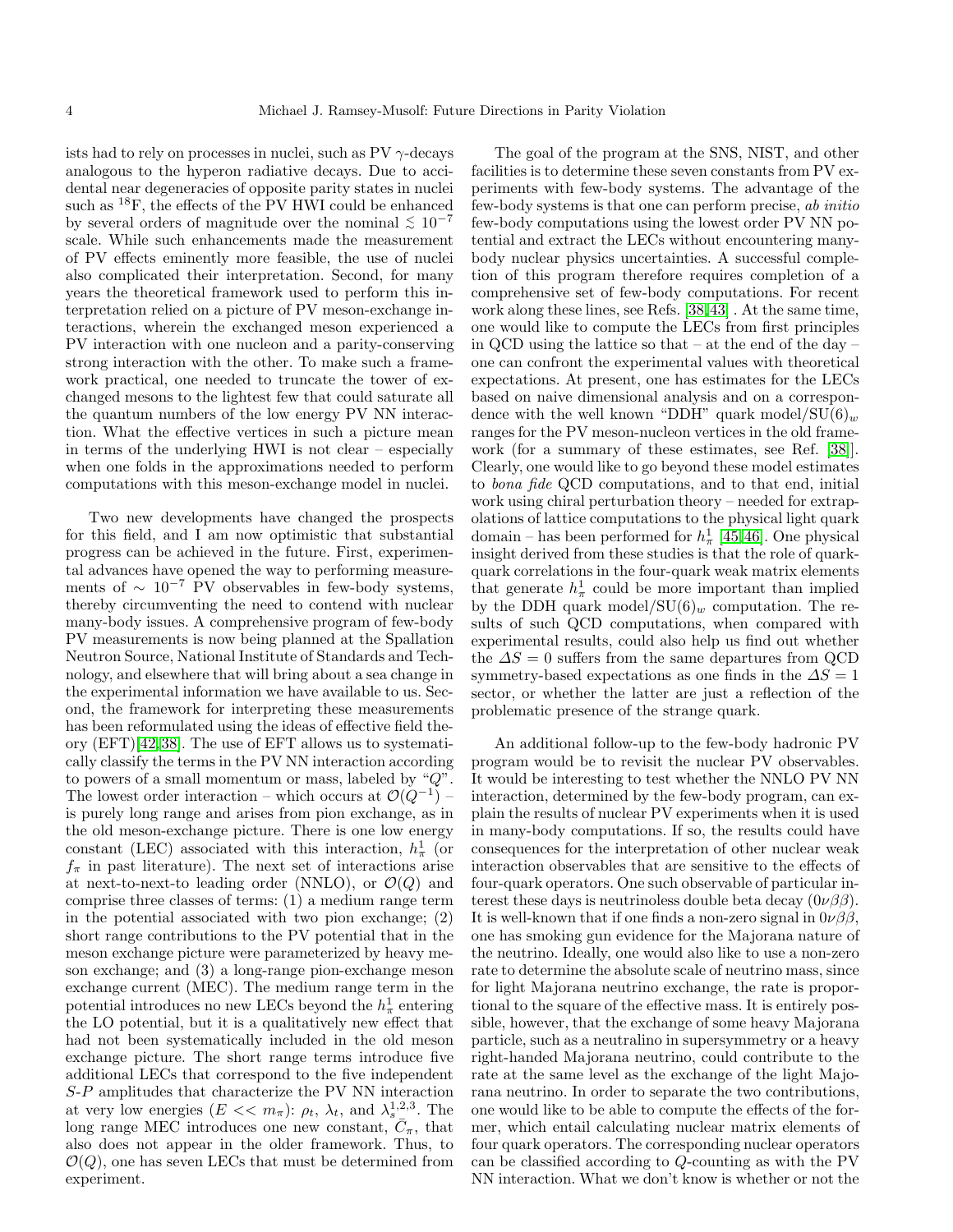leading terms in this classification suffice to explain fourquark matrix elements in nuclei. Using the NNLO PV NN interaction to confront nuclear PV data would provide us with a test. If successful, one would then have some confidence that the lowest order terms in the EFT for  $0\nu\beta\beta$ give a reasonable description of heavy particle exchange effects in that process.

One alternate probe of the  $\Delta S = 0$  HWI that remains interesting involves PVES for the  $N \to \Delta$  interaction. In contrast to the situation for elastic PVES, the  $N \to \Delta$ asymmetry need not vanish at  $Q^2 = 0$  – a consequence of Siegert's theorem well know in electromagnetic physics. In the real photon limit, the asymmetry has simple form[\[44\]](#page-9-7)

$$
A_{PV}^{N \to \Delta} = -2 \frac{d_{\Delta}}{C_3^V} \frac{m_N}{\Lambda_{\text{had}}} + \cdots
$$
 (3)

where  $d_{\Delta}$  is a LEC that characterizes the PV  $\gamma N\Delta$  electric dipole interaction. It is the  $\Delta S = 0$  analog of the  $\Delta S = 1$  E1 amplitude responsible for the PV hyperon radiative decays discussed above. It appears realistic that a useful determination of  $d\Delta$  could be performed with either the G0 or Q-Weak apparatus. The results of such measurements could shed additional light on the hyperon radiative decay puzzles. If for example, parity-mixing with nucleon resonances is responsible for the large  $\alpha_{BB'}$  discussed above, and if the same kind of dynamics apply to the  $\Delta S = 0$  HWI, then one would expect  $A_{PV}^{N\to\Delta}$  to be quite large – of order 10<sup>-6</sup>. On the other hand, if the dynamics are substantially different in the two cases, then naive dimensional analysis would suggest a considerably smaller  $N \to \Delta$  asymmetry. Either way, the results would be interesting, and I think it is important to keep the prospects for such a measurement on the radar screen for the future.

# 3 PV: Beyond the Standard Model

The search for physics beyond the Standard Model (BSM) clearly lies at the forefront of particle physics as well as at the intersection of nuclear physics with particle physics and cosmology. This search is motivated by a number of open questions involving the microphysics of the early universe that the SM cannot solve. These questions include: Why is there more matter than antimatter in the universe? Were all the forces of nature unified into a single force at the end of the big bang, and if so, why don't we see this unification in the running of the SM gauge couplings? What is the origin of neutrino mass? Why is electric charge quantized? Why is the electroweak scale so low or, in terms of more familiar quantities, why is the Fermi constant so large?

Looking ahead to the start of the LHC era, we are hoping to uncover direct evidence for one or more of the possible extensions of the SM that would address some of these puzzles, including supersymmetry, extended gauge symmetries and the associated gauge bosons, extra dimensions and the corresponding modes that would appear in four dimensional spacetime, etc.. At the same time as

we move into the next energy frontier, experiments that push the precision frontier are poised to provide important, complementary information. Most of these experiments involve processes at low-energy and many entail the study of PV observables. I will discuss the future directions in two classes: weak decays and PV electron scattering.

#### 3.1 Weak decays: PV correlations

The study of various correlations in weak decays has been a topic of considerable interest for decades, and recent experimental advances are moving the field into a new era. For concreteness, let me consider the weak decays of the muon and neutron. In the case of polarized muons, the spatial distribution and energy dependence of the outgoing positron or electron are characterized by the Michel parameters that enter the partial rate[\[47,](#page-9-8)[48\]](#page-9-9)

$$
d\Gamma = \frac{G_{\mu}^{2}m_{\mu}^{5}}{192\pi^{3}} \frac{d\Omega}{4\pi} x^{2} dx \times \left\{ \frac{1+h(x)}{1+4\eta(m_{e}/m_{\mu})} \times \left[ 12(1-x) + \frac{4}{3}\rho(8x-6) + 24\frac{m_{e}}{m_{\mu}} \frac{(1-x)}{x} \eta \right] \right\}
$$
  
 
$$
\pm P_{\mu} \xi \cos \theta \left[ 4(1-x) + \frac{4}{3}\delta(8x-6) + \frac{\alpha}{2\pi} \frac{g(x)}{x^{2}} \right] \Bigg\},
$$

where  $x = |\mathbf{p}_e|/|\mathbf{p}_e|_{\text{max}}, \theta = \cos^{-1}(\hat{p}_e \cdot \hat{s}_\mu), P_\mu$  is the  $\mu^{\pm}$ polarization, and  $h(x)$  and  $g(x)$  are momentum dependent radiative corrections. The quantities  $\rho$ ,  $\eta$ ,  $\delta$ , and  $\xi$  are Michel parameters (there are an additional five that do not concern us here). Note that  $\xi$  and  $\delta$  are associated with the anisotropic part of the charged lepton spectrum that reflects PV in the underlying weak interaction. In the SM, one has  $\rho = \delta = 3/4$ ,  $P_{\mu} \xi = 1$ , and  $\eta = 0$ . Deviations from these values would reflect the presence of non  $(V - A) \times (V - A)$  interactions. Recently, the TWIST collaboration has completed new determinations of  $\rho$ ,  $\delta$ , and  $P_{\mu}\xi$ , reducing the uncertainty by a factor of two or more over previous determinations [\[49,](#page-9-10) [50,](#page-9-11) [51\]](#page-9-12).

The effects of non  $(V - A) \times (V - A)$  interactions on these parameters can be described by an effective lowenergy Lagrangian

<span id="page-4-1"></span>
$$
\mathcal{L}^{\mu-\text{decay}} = -\frac{4G_{\mu}}{\sqrt{2}} \sum_{\gamma} g_{\epsilon\mu}^{\gamma} \ \bar{e}_{\epsilon} \Gamma^{\gamma} \nu_{e} \bar{\nu}_{\mu} \Gamma_{\gamma} \mu_{\mu} \qquad (5)
$$

where the sum runs over Dirac matrices  $\Gamma^{\gamma} = 1$  (S),  $\gamma^{\alpha}$ (V), and  $\sigma^{\alpha\beta}$  (T) and the subscripts  $\epsilon$  and  $\mu$  denote the chirality  $(R, L)$  of the final state lepton and muon, respec-tively<sup>[1](#page-4-0)</sup>. The SM gives  $g_{LL}^V = 1$  with all other  $g_{\epsilon\mu}^{\gamma} = 0$ . For example, deviations of  $\delta$  and  $P_\mu \xi$  from their SM values are given by

$$
\delta - \frac{3}{4} = \frac{9}{4} \left[ |g_{RL}^{V}|^2 + 2|g_{RL}^{T}|^2 + \text{Re} \, g_{RL}^{T} g_{RL}^{S*} - (L \leftrightarrow R) \right]
$$

<span id="page-4-0"></span><sup>&</sup>lt;sup>1</sup> The use of the subscript " $\mu$ " to denote both the chirality of the muon and the flavor of the corresponding neutrino is an unfortunate historical convention.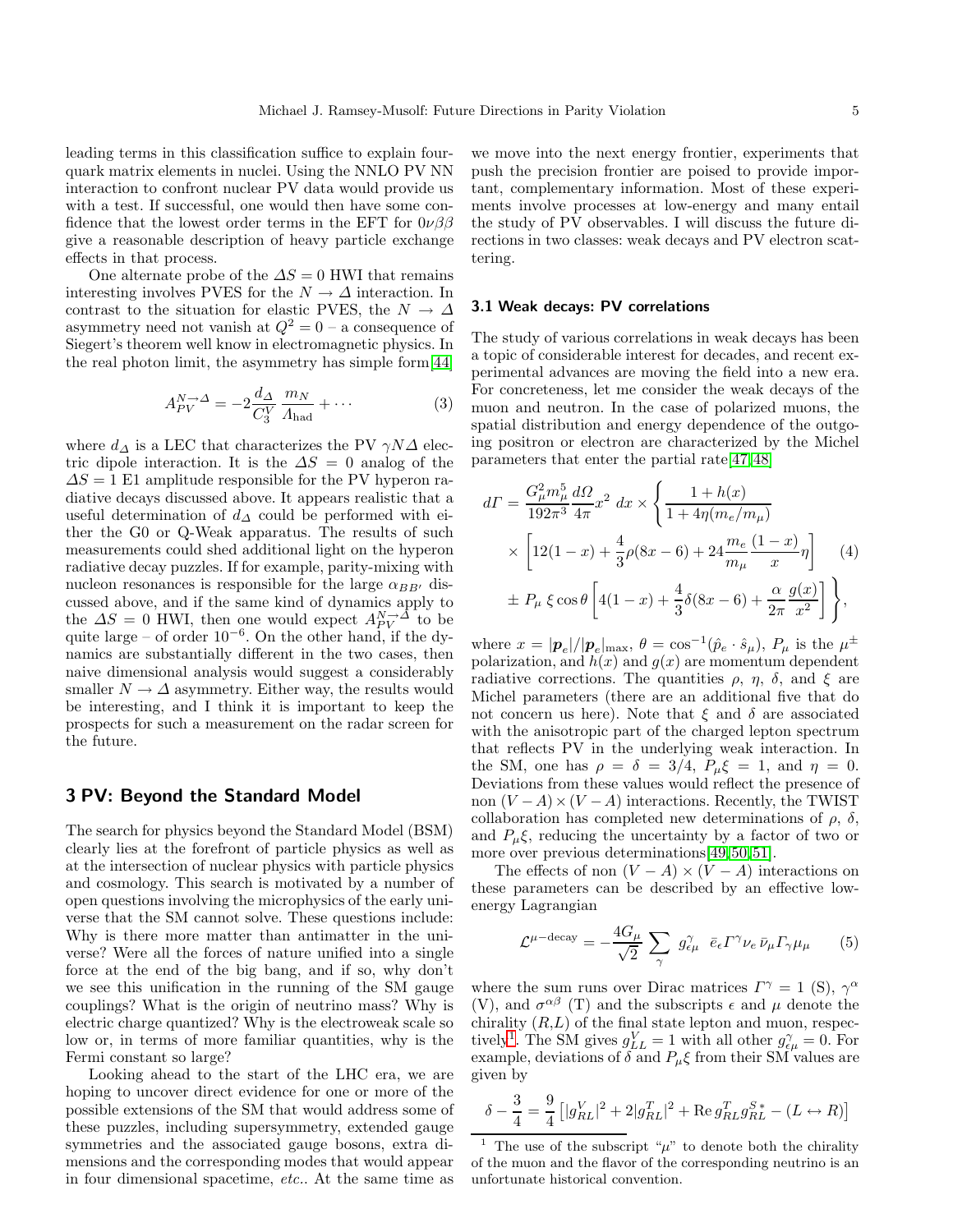$$
1 - \xi \frac{\delta}{\rho} = 2||g_{RR}^V|^2 + \frac{1}{2}|g_{RR}^S|^2 + \frac{1}{2}|g_{RR}^S|^2
$$
  
 
$$
+ \frac{1}{2}|g_{LR}^S - 2g_{LR}^T|^2
$$
 (6)

Various BSM scenarios can lead to non-zero values for the  $g_{\epsilon\mu}^{\gamma}$  appearing in these PV Michel parameters. For example, a non-zero value of  $g_{LR,RL}^V$  can occur in left-right symmetric models when the left-handed (LH) and right-handed (RH) W-bosons mix[\[52\]](#page-9-13). Similarly, supersymmetric loop graphs can give rise to a non-vanishing  $g_{RR}^S$  when the superpartners of LH and RH charged leptons mix[\[53\]](#page-9-14). The latter effects are too small to generate an observable deviation of  $\delta$  from the SM value, since this effect arises at one-loop level and since  $g_{RR}^S$  enters  $\delta$  quadratically. On the other hand, this parameter interferes linearly with  $g_{LL}^V$ in the quantity  $\eta$ , which is assumed to be zero when the value of the Fermi constant is extracted from the muon lifetime,  $\tau_{\mu}$ . If the L-R superpartner mixing is large, the correction to  $\tau_{\mu}$  could be large enough to affect the value of  $G_{\mu}$  to be determined from the next generation of muon lifetime experiments currently underway at PSI.

It turns out the scale of the mass of light neutrinos has significant implications for the values of some of the  $g_{\epsilon\mu}^{\gamma}$ . In particular, for  $\epsilon \mu = LR$  or  $RL$  – corresponding to neutrinos of opposite chirality – radiative corrections involving the associated operators can generate contributions to the neutrino mass matrix. In the absence of "unnatural" large cancellations between these radiative contributions and tree-level neutrino mass terms, these radiative contributions should not be large compared to the scale of entries in the neutrino mass matrix. Based on such "naturalness" considerations, one would expect the  $|g_{RL,LR}^{\gamma}|$  to be bounded from above by the scale of  $m_{\nu}$ . These implications were recently noted in Ref. [\[54\]](#page-9-15) and followed up in several studies, considering both weak decays [\[55\]](#page-9-16) and neutrino magnetic moments[\[56,](#page-9-17)[57,](#page-9-18)[58\]](#page-9-19).

In analyzing the neutrino mass naturalness implications, one has to be careful to employ a set of gauge invariant operators [the four fermion operators in Eq. [\(5\)](#page-4-1) are not] while taking into account the flavor structure of all gauge invariant operators that can contribute to muon decay[\[55\]](#page-9-16). As a result, one finds that the scale of  $m_{\nu}$  implies rigorous bounds on the  $|g_{LR,LR}^V|$  ( $\lesssim 10^{-4}$ ) and constrains some, but not all, of the gauge invariant four fermion operators that can give rise to scalar and tensor interactions involving neutrinos of opposite chirality. Thus, if future measurements of these PV Michel parameters yielded non-zero deviations from the SM, one would likely conclude that the source is one of the gauge invariant four fermion operators

$$
\epsilon^{ij}\bar{L}_i^A \ell_R^C \bar{L}_j^B \nu_R^D \tag{7}
$$

with generation indices  $A = B = 1, C = 2$  or  $A = B =$ 2,  $C = 1$ , as these operators cannot contribute to the neutrino mass matrix through radiative corrections<sup>[2](#page-5-0)</sup>.

An analogous situation pertains in the semileptonic sector. For weak decays of systems containing light quarks, one can write down an effective Lagrangian analogous to Eq.  $(5)$ :

<span id="page-5-1"></span>
$$
\mathcal{L}^{\beta-\text{decay}} = -\frac{4G_{\mu}}{\sqrt{2}} \sum_{\gamma,\,\epsilon,\,\delta} a_{\epsilon\delta}^{\gamma} \ \bar{e}_{\epsilon} \Gamma^{\gamma} \nu_{e} \bar{u} \Gamma_{\gamma} d_{\delta} \qquad (8)
$$

where the  $a_{\epsilon\delta}^{\gamma}$  play the role of the  $g_{\epsilon\mu}^{\gamma}$  in this sector. There exist several equivalent representations of the low-energy effective semileptonic interaction[\[59,](#page-9-20)[60\]](#page-9-21), but I prefer the form in Eq. [\(8\)](#page-5-1) because of its similarity to the muon decay effective Lagrangian. In the Standard Model, one has  $a_{LL}^V = V_{ud}$  at tree level. Beyond tree-level, one must correct this expression for the difference between radiative corrections to the muon and  $\beta$ -decay amplitudes because we have normalized  $\mathcal{L}^{\beta-\text{decay}}$  in terms of the muon decay Fermi constant.

As members of this community well know, obtaining a reliable determination of  $a_{LL}^V$  is of considerable interest since the value of  $V_{ud}$  is needed test the unitarity of the CKM matrix. This subject has been discussed extensively elsewhere[\[7,](#page-8-6)[59,](#page-9-20)[61\]](#page-9-22), so I will not dwell on the details here. It is worth noting, however, that in addition to the using of super allowed Fermi transitions nuclei to determine  $a_{LL}^V$ , considerable effort is being devoted to obtaining this parameter from a combination of the neutron lifetime  $(\tau_n)$ and one or more of its PV decay correlations that appear in the partial rate[\[62\]](#page-9-23):

<span id="page-5-2"></span>
$$
d\Gamma \propto \mathcal{N}(E_e) d\Omega_e d\Omega_\nu dE_e \left\{ 1 + a \frac{\mathcal{P}_e \cdot \mathcal{P}_\nu}{E_e E_\nu} + b \frac{\Gamma m_e}{E_e} \right\} + \langle \mathbf{J} \rangle \cdot \left[ A \frac{\mathcal{P}_e}{E_e} + B \frac{\mathcal{P}_\nu}{E_\nu} + D \frac{\mathcal{P}_e \times \mathcal{P}_\nu}{E_e E_\nu} \right] + \boldsymbol{\sigma} \cdot \left[ N \langle \mathbf{J} \rangle + G \frac{\mathcal{P}_e}{E_e} + Q' \hat{p}_e \hat{p}_e \cdot \langle \mathbf{J} \rangle + R \langle \mathbf{J} \rangle \times \frac{\mathcal{P}_e}{E_e} \right] \right\},
$$

where  $\mathcal{N}(E_e) = p_e E_e (E_0 - E_e)^2$ ;  $E_e (E_\nu)$ ,  $p_e (p_\nu)$ , and  $\sigma$  are the  $\beta$  (neutrino) energy, momentum, and polarization, respectively;  $J$  is the polarization of the decaying nucleus; and  $\Gamma = \sqrt{1 - (Z\alpha)^2}$ . Since the strong interaction renormalizes the vector and axial vector components of the  $V - A$  quark currents in Eq. [\(8\)](#page-5-1), and since the neutron decay amplitude depends on both components, one requires both  $\tau_n$  and the ratio of axial vector to vector hadronic couplings,  $\lambda = g_A/g_V$ . The latter can be obtained, for example, from the correlation coefficients  $a, A$ , or  $B$ :

$$
a = \frac{1 - \lambda^2}{1 + 3\lambda^2}
$$
,  $A = -2\frac{\lambda(1 + \lambda)}{1 + 3\lambda^2}$ ,  $B = 2\frac{\lambda(\lambda - 1)}{1 + 3\lambda^2}$ , (10)

where both A and B are associated with PV correlations. To date, the most precise determinations of the A parameter have been obtained from neutron decay experiments at ILL, while a new measurement of A is underway using ultracold neutrons at LANSCE. Future neutron decay experiments at the SNS will a comprehensive set of correlation measurements that could lead to significantly lower

<span id="page-5-0"></span><sup>&</sup>lt;sup>2</sup> Here, L is an SU(2)<sub>L</sub> doublet,  $\ell_R$  is an SU(2)<sub>L</sub> charged lepton singlet, and  $i, j$  are generation indices.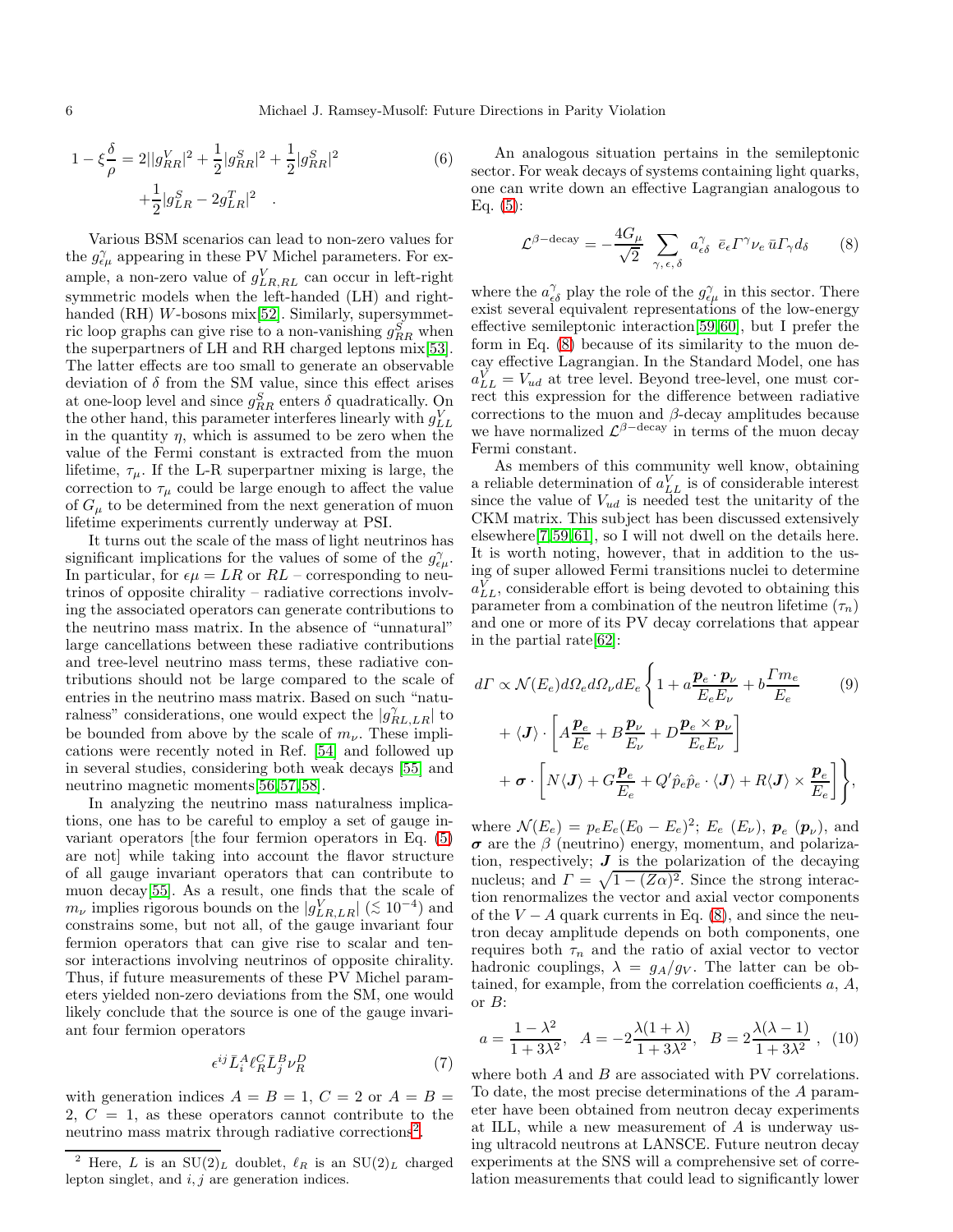systematic uncertainties in the value of  $\lambda$  that achievable with any single measurement alone.

Measurements of these correlation coefficients can also probe non- $(V-A)\times(V-A)$  interactions that enter Eq. [\(8\)](#page-5-1). For example, supersymmetric box graph corrections can generate the scalar and tensor interactions parameterized by  $a_{RR}^S$ ,  $a_{RL}^S$ , and  $a_{RL}^T$  in the presence of mixing between LH and RH scalar fermions[\[53\]](#page-9-14). The effect of such interactions would show up most strongly in terms in Eq. [\(9\)](#page-5-2) that depend on  $m_e/E_e$ , such as the "Fierz interference" term proportional to  $b$  as well as the PV neutrino correlation parameter, B[\[7\]](#page-8-6):

$$
B_{\text{box}}^{\text{SUSY}} = -2 \left( \frac{\Gamma m_e}{E_e} \right) \frac{\lambda}{1 + 3\lambda^2} \text{Re} \left\{ 4\lambda \left( \frac{g_T}{g_A} \right) \left( \frac{a_{RL}^T}{a_{LL}^V} \right)^* + \left[ 2 \left( \frac{g_T}{g_A} \right) \left( \frac{a_{RL}^T}{a_{LL}^V} \right)^* - \left( \frac{g_S}{g_V} \right) \left( \frac{a_{RL}^S + a_{RR}^S}{a_{LL}^V} \right)^* \right] \right\}
$$

where  $g_S$  and  $g_T$  are scalar and tensor form factors. If the L-R superpartner mixing is near maximal and the superpartner masses are not too heavy, then it is possible that  $|B|$  can be as large as ~ 10<sup>-3</sup>, while future correlation experiments could probe the energy-dependent part of B at the few  $\times 10^{-4}$  level. Observation of such large effects could be problematic for supersymmetry, as it would imply either fine tuning in order to obtain proper electroweak symmetry-breaking and/or superheavy Higgs scalars that could not be observed at the LHC<sup>[3](#page-6-0)</sup>.

#### 3.2 PV Electron Scattering

Future measurements of PV electron scattering asymmetries at Jefferson Lab will provide similarly interesting probes of new physics. For elastic scattering from a target f the asymmetry has the general form  $[20]$ 

$$
A_{PV} = \frac{G_{\mu}}{4\sqrt{2}\pi\alpha} Q^2 \left[ Q_W^f + F(\theta, Q^2) \right],\tag{11}
$$

where  $F(\theta, Q^2)$  is a form factor term and where the weak charge  $Q_W^f$  is given by

$$
Q_W^f = \hat{\rho}_{NC}(0) \left[ 2I_3^f - 4Q_f \hat{\kappa}(0, \mu) \hat{s}^2(\mu) \right] \qquad (12)
$$

$$
+ \hat{\lambda}_V^f + (-1 + 4\hat{s}^2) \hat{\lambda}_A^e + \text{box}
$$

Here,  $I_3^f$  is the third component of the target's weak isospin,  $\hat{s}^2 \equiv \sin^2 \hat{\theta}_W(\mu)$  gives the square of the sine of the weak mixing angle in the  $MS$  scheme,  $\hat{\rho}_{NC}$  and  $\hat{\kappa}$  denote a universal set of radiative corrections,  $\hat{\lambda}_{V,A}^f$  are the vertex plus external leg corrections, and "+box" indicate box graph corrections. In the case of SUSY radiative corrections to the weak charges of the electron and proton – targets of interest to the future Jefferson Lab program – the dominant effects enter through  $\hat{\kappa}[63]$  $\hat{\kappa}[63]$ . For the  $\overline{Q}_W^p$ , these corrections

could be as large as  $\sim 4\%$  while for  $Q_W^e$  the relative effect could be twice as large. In both cases, the effect of the SUSY corrections always decreases the effective weak mixing angle, given by

$$
\sin^2 \hat{\theta}(Q^2)^{\text{eff}} = \hat{\kappa}(Q^2, \mu)\hat{s}^2(\mu) , \qquad (13)
$$

thereby leading to a relative increase in the magnitude of the weak charges.

It is worth noting that the central value for  $\sin^2 \hat{\theta}(0)$ <sup>eff</sup> obtained from the SLAC E158 Møller experiment [\[64\]](#page-9-25) – though in agreement with the SM prediction at better than the  $2\sigma$  level – is slightly larger than the SM prediction. If the results of the Q-Weak measurement or future Jefferson Lab Møller experiment were to agree with this central value but with smaller error bars, the largest SUSY corrections would be disfavored. This could be particularly interesting in light of the value for the muon anomalous magnetic moment, which favors the same SUSY parameter space that would give the largest increases in the weak charges. Thus, one could imagine a situation where the results for  $g_{\mu} - 2$  and the PVES measurements could lead to some tension within SUSY.

One way such a situation might be avoided is to allow for so-called "R parity violating" (RPV) effects in SUSY[\[65\]](#page-9-26). These interactions are entirely supersymmetric but entail the violation of lepton (L) or baryon number (B). The L-violating interactions are particularly interesting for PVES, where they generate tree-level effects. In the case of the weak charge of the electron, for example, one has [\[66\]](#page-9-27)

$$
\frac{\delta Q_W^e}{Q_W^e} \approx -45 \left( \frac{100 \,\text{GeV}}{\tilde{m}} \right)^2 |\lambda_{12k}|^2 \tag{14}
$$

where  $\tilde{m}$  is the mass of the exchanged scalar lepton and  $\lambda_{12k}$  is the relevant L-violating coupling. Note that this effect does not here directly into the PV ee amplitude, but rather indirectly through the normalization of the amplitude to the muon decay Fermi constant. The quantity  $\lambda_{12k}$ is, in fact, an RPV coupling that enters that process.

For  $\tilde{m} = 1$  TeV, a 5% measurement of  $Q_W^e$  would be sensitive to  $\lambda_{12k} \sim 0.3$ . This sensitivity is within a factor of two what has been achieved to date in direct searches for L-violation with  $\mu \to e\gamma$  experiments – a rather remarkable statement of the power for PVES as a probe of new physics. It is also interesting to observe that the effect of RPV interactions is always to decrease the magnitude of  $Q_W^e$  from its SM value, in contrast to the situatio with SUSY loop effects. The E158 results hint in this direction, and the results of a future experiment with substantially smaller error bars could provide stronger indications for RPV effects. Such a result could be significant, because the presence of RPV implies that superpartners can ultimately decay to SM particles, so the lightest supersymmetric particle could not have lived long enough to form the cold dark matter of the universe. In addition, loop effects with the RPV interactions generate a Majorana mass for the neutrino. Thus, if one had conclusive evidence for

<span id="page-6-0"></span><sup>3</sup> There would still be one light SM-like Higgs boson.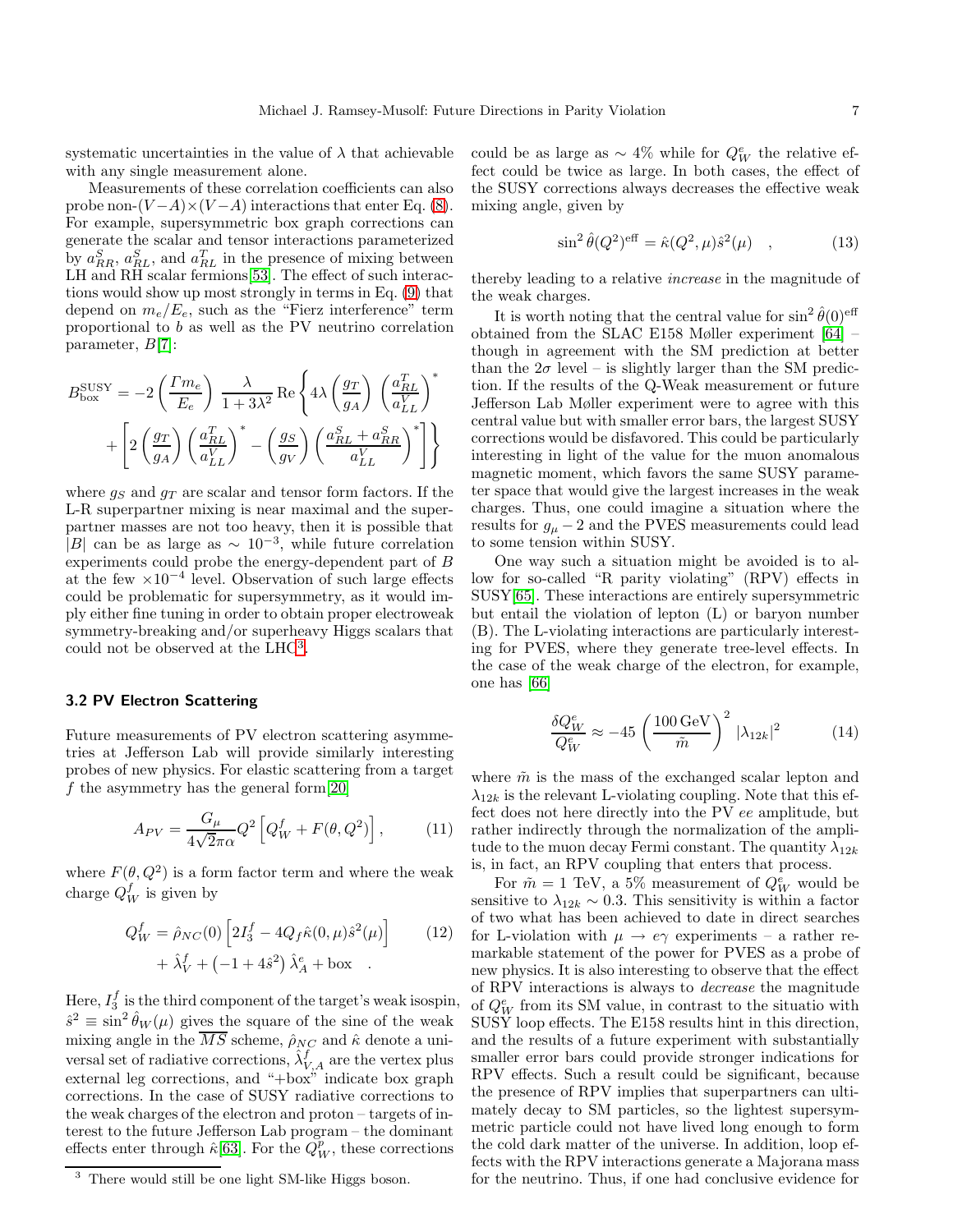RPV in SUSY, one would know that neutrinos are Majorana particles even if future  $0\nu\beta\beta$  experiments yielded null results.

Measurements of the weak charges can provide similarly interesting and complementary probes of other BSM physics scenarios, such as the presence of new light  $Z'$ bosons, doubly charged Higgs scalars, leptoquarks, etc. (for recent discussions, see Refs. [\[67,](#page-9-28)[68\]](#page-9-29) ).

# 4 PV: Electroweak Symmetry-breaking and the Origin of Matter

An important task for nuclear physics is to explain why there exists any baryonic matter in the universe at all. If, in fact, the universe was matter-antimatter symmetric at the end of the inflationary epoch, the there would have to have been some dynamics in the particle physics of the evolving cosmos to create a matter-antimatter asymmetry. Four decades ago, Sakharov enumerated the necessary ingredients in those dynamics[\[69\]](#page-9-30): (1) a violation of baryon number; (2) the presence of both C and CP-violation; and (3) a departure from thermal equilibrium at some juncture[4](#page-7-0) . In principle, the SM contains all three ingredients. Baryon number violation arises through anomalous processes called "sphaleron transitions" between different electroweak vacua. The C-violation needed arises through the axial vector couplings of gauge-bosons to fermions, while the CP-violation appears via the complex phase in the CKM matrix. Finally, when the universe cooled through the electroweak temperature and the Higgs got its vacuum expectation value, one could have seen a departure from thermal equilibrium. It is well known, however, that neither the CP violation implied by observations in the kaon and B-meson systems, nor the electroweak phase transition (EWPT) in the SM, are sufficiently strong to explain the observed baryon asymmetry, characterized here by the baryon to photon entropy density ratio<sup>[5](#page-7-1)</sup>:

$$
Y_B \equiv \frac{n_B}{s} = \begin{cases} (7.3 \pm 2.5) \times 10^{-11}, & \text{BBN} \\ (9.2 \pm 1.1) \times 10^{-11}, & \text{WMAP} \end{cases} \tag{15}
$$

where "BBN" and "WMAP" indicate values derived from Big Bang Nucleosynthesis[\[71\]](#page-9-31) and the cosmic microwave background [\[72\]](#page-9-32), respectively.

Clearly, it is up to BSM physics to account for the small, but anthropically crucial, value of  $Y_B$ . A number of BSM scenarios that may provide such an explanation have been proposed and discussed extensively in the literature. Here, I wish to focus on the possibility that new physics during the era of electroweak symmetry-breaking was responsible. In SUSY, for example, there exist abundant sources of new CP violation whose effects are not a priori suppressed as in the SM, and the SUSY Higgs sector

may provide for the requisite strong first order EWPT. It is timely to think about these and other electroweak scenarios because both the LHC and precision measurements will be probing physics at this scale. If nothing else, we have some chance of testing and either ruling out electroweak scale baryogenesis (EWB) or providing evidence for its viability. In this respect, PV will play a key role.

The most powerful probes of new CP-violation present during the EWPT are searches for the permanent electric dipole moments of various elementary particles, atoms, and nuclei. As discussed elsewhere[\[4,](#page-8-3)[7,](#page-8-6)[70\]](#page-9-33), we are on the brink of a revolution in EDM searches, as experimentalists expect to push the sensitivity of these measurements to BSM CP-violation by several orders of magnitude during the LHC era. These measurements will not be sensitive enough to observe EDMs predicted in the electroweak sector of the SM, but they could uncover the effects of BSM CP violation. Thus, if new electroweak scale physics is discovered at the LHC; if LHC and future linear collider studies of the Higgs sector show that a strong first order EWPT is viable with such new physics; and if the EDM searches yield non-zero results, the possibility that the baryon asymmetry was produced at the electroweak symmetry-breaking era would be quite compelling.

The basic idea of an EDM search is quite simple. One peforms a Larmour precession measurement with a sample of, e.g., polarized neutrons in a configuration of magnetic and electric fields. The component of the precision frequency due to the EDM,  $dJ$ , is given by

$$
\nu^{\rm EDM} = -\frac{d\mathbf{J} \cdot \mathbf{E}}{h} \quad . \tag{16}
$$

Note that this effect is odd under both time reversal and parity. In contrast, the Larmour frequency due to the interaction of the magnetic field and magnetic moment are P and T-even. To separate the two effects, one exploits the PV aspect of  $\nu^{EDM}$  and looks for a change in the precession frequency upon reversal of the direction of  $E$ . This reversal amounts to performing a parity transformation since  $E$  changes sign under such a transformation but  $J$ does not.

Searches for the EDM of the electron, neutron, muon, and neutral atoms have been pursued for many years, with increasingly stringent upper bounds on the magnitudes of EDMs being achieved in each case. For recent reviews of EDM searches, see, e.g., Refs. [\[4,](#page-8-3)[7,](#page-8-6)[70\]](#page-9-33). These null results can have significant implications for the viability of EWB. In a simple supergravity scenario in supersymmetric baryogenesis,  $Y_B$  can depend on two phases [\[73,](#page-9-34)[74,](#page-9-35)[75,](#page-9-36) [76\]](#page-9-37):

$$
Y_B \equiv \frac{\rho_B}{s_\gamma} = F_1 \sin \phi_\mu + F_2 \sin(\phi_\mu + \phi_A) \quad , \tag{17}
$$

where  $\phi_{\mu}$  and  $\phi_{A}$  are the CP-violating phases associated with the supersymmetric " $\mu$  term and SUSY-breaking triscalar "A" terms, respectively. The coefficients  $F_{1,2}$  depend on the other parameters of the SUSY model and on the detailed transport dynamics during the electroweak phase transition. The latter entails a detailed competition

<span id="page-7-0"></span>The latter assumes that CPT is an exact symmetry. If CPT was violated, then a baryon asymmetry could have been created during equilibrium dynamics.

<span id="page-7-1"></span><sup>5</sup> The mass of the Higgs boson is too heavy to allow for a strong first order EWPT in the SM.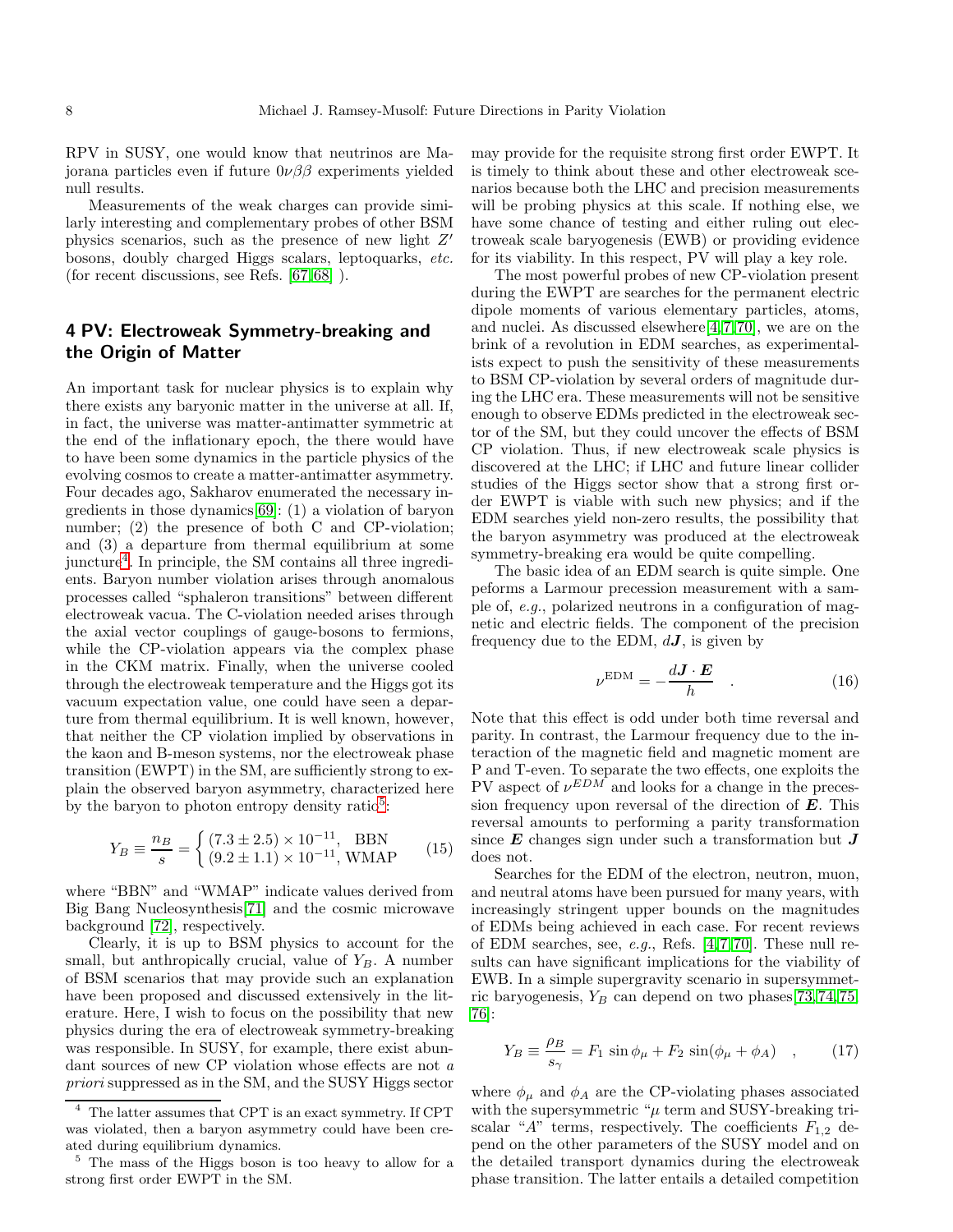between CP-violating asymmetries in the scattering of superpartners from the spacetime varying Higgs vacuum expectation values and CP-conserving interactions that like to minimize free energy by causing these asymmetries to relax to zero.

It turns out that for this scenario, the most important term is the  $F_1$ -term. To obtain the observed baryon asymmetry, the corresponding value of  $\sin \phi_{\mu}$  has to be greater in magnitude than about 0.2. Present limits on the EDM of the electron, for example, imply that  $|\sin \phi_u|$  is considerably smaller, if the mass of the selectron is below about a TeV. In this case,  $d_e$  is dominated by its one-loop contribution and this scenario for EWB is close to being ruled out. On the other hand, if the selectron mass is larger than a few TeV, the  $d_e$  becomes two-loop dominated and larger CP-violating phases are – consistent with EWB – are allowed by present EDM limits. Taking the minimal value for  $|\sin \phi_u|$  allowed by the observed baryon asymmetry and the two loop EDM, one would expect a value for  $|\dot{d}_e|$  of order  $10^{-28}$  e-cm or larger if this scenario for EWB is to remain viable[\[77\]](#page-9-38). A similar conclusion applies to the neutron EDM. New experiments being carried out for both the electron and neutron could reach this level of sensitivity within the next several years – making the coming period particularly interesting for the interplay of EDMs and cosmology.

# 5 Conclusions

It seems clear to me that the coming decade will be a period of intense interest in the studies of PV interactions at low- and intermediate-energies. The field has come a long way from its inception 50 years ago and blossomed into a remarkably rich and diverse area of physics. Recent experimental advances, together with new theoretical developments, have put the field on the cusp of a new era. Refining this tool to probe both BSM physics as well as the structure and dynamics of hadrons should engage our efforts for many years to come.

Acknowledgments I would like to thank B. Holstein, B. Desplanques, R. McKeown, K. Kumar, P. Souder, C.-P. Liu, and C. Keppel for useful conversations. This work was supported under U.S. Department of Energy contract DE-FG02-05ER41361 and National Science Foundation Award PHY-05556741.

## <span id="page-8-0"></span>References

- 1. C. S. Wu, E. Ambler, R. W. Hayward, D. D. Hoppes and R. P. Hudson, Phys. Rev. 105 (1957) 1413 .
- <span id="page-8-1"></span>2. R. L. Garwin, L. M. Lederman and M. Weinrich, "OBSER-VATIONS OF THE FAILURE OF CONSERVATION OF PARITY AND CHARGE Phys. Rev. 105 (1957) 1415 .
- <span id="page-8-3"></span><span id="page-8-2"></span>3. T. D. Lee and C. N. Yang, Phys. Rev. 104 (1956 254 .
- 4. J. Erler and M. J. Ramsey-Musolf, Prog. Part. Nucl. Phys. 54 (2005) 351 [\[arXiv:hep-ph/0404291\]](http://arxiv.org/abs/hep-ph/0404291).
- <span id="page-8-4"></span>5. M. J. Ramsey-Musolf, AIP Conf. Proc. 842 (2006) 661 [\[arXiv:hep-ph/0603023\]](http://arxiv.org/abs/hep-ph/0603023).
- <span id="page-8-6"></span><span id="page-8-5"></span>6. M. J. Ramsey-Musolf, [arXiv:nucl-th/0608035.](http://arxiv.org/abs/nucl-th/0608035)
- <span id="page-8-7"></span>7. M. J. Ramsey-Musolf and S. Su, [arXiv:hep-ph/0612057.](http://arxiv.org/abs/hep-ph/0612057)
- 8. B. W. Filippone and X. D. Ji, Adv. Nucl. Phys. 26 (2001) 1 [\[arXiv:hep-ph/0101224\]](http://arxiv.org/abs/hep-ph/0101224).
- <span id="page-8-9"></span><span id="page-8-8"></span>9. R. L. Jaffe, Phys. Lett. B 229 (1989) 275.
- 10. M. J. Ramsey-Musolf, Eur. Phys. J. A 24S2 (2005) 197 [\[arXiv:nucl-th/0501023\]](http://arxiv.org/abs/nucl-th/0501023).
- <span id="page-8-10"></span>11. E. J. Beise, M. L. Pitt and D. T. Spayde, Prog. Part. Nucl. Phys. 54 (2005) 289 [\[arXiv:nucl-ex/0412054\]](http://arxiv.org/abs/nucl-ex/0412054).
- <span id="page-8-11"></span>12. D. T. Spayde et al. [SAMPLE Collaboration], Phys. Lett. B 583 (2004) 79 [\[arXiv:nucl-ex/0312016\]](http://arxiv.org/abs/nucl-ex/0312016).
- <span id="page-8-12"></span>13. D. H. Beck and B. R. Holstein, Int. J. Mod. Phys. E 10 (2001) 1 [\[arXiv:hep-ph/0102053\]](http://arxiv.org/abs/hep-ph/0102053).
- <span id="page-8-14"></span><span id="page-8-13"></span>14. D. B. Kaplan and A. Manohar, Nucl. Phys. B 310 (1988) 527.
- <span id="page-8-15"></span>15. R. D. Mckeown, Phys. Lett. B 219 (1989) 140.
- <span id="page-8-16"></span>16. D. H. Beck, Phys. Rev. D 39 (1989) 3248.
- 17. F. E. Maas [A4 Collaboration], Prog. Part. Nucl. Phys. 55 (2005) 320.
- <span id="page-8-17"></span>18. A. Acha et al. [HAPPEX collaboration], [arXiv:nucl-ex/0609002.](http://arxiv.org/abs/nucl-ex/0609002)
- <span id="page-8-18"></span>19. D. S. Armstrong et al. [G0 Collaboration], Phys. Rev. Lett. 95 (2005) 092001 [\[arXiv:nucl-ex/0506021\]](http://arxiv.org/abs/nucl-ex/0506021).
- <span id="page-8-19"></span>20. M. J. Musolf, T. W. Donnelly, J. Dubach, S. J. .. Pollock, S. Kowalski and E. J. Beise, Phys. Rept. 239 (1994) 1.
- <span id="page-8-20"></span>21. S. L. Zhu, S. J. Puglia, B. R. Holstein and M. J. Ramsey-Musolf, Phys. Rev. D 62, 033008 (2000) [\[arXiv:hep-ph/0002252\]](http://arxiv.org/abs/hep-ph/0002252).
- <span id="page-8-22"></span><span id="page-8-21"></span>22. M. J. Musolf and B. R. Holstein, Phys. Lett. B 242 (1990) 461.
- 23. M. J. Musolf, R. Schiavilla and T. W. Donnelly, Phys. Rev. C 50 (1994) 2173 [\[arXiv:nucl-th/9405012\]](http://arxiv.org/abs/nucl-th/9405012).
- <span id="page-8-23"></span>24. E. Hadjmichael, G. I. Poulis and T. W. Donnelly, Phys. Rev. C 45 (1992) 2666.
- <span id="page-8-24"></span>25. R. Schiavilla, J. Carlson and M. W. Paris, Phys. Rev. C 67 (2003) 032501 [\[arXiv:nucl-th/0212038\]](http://arxiv.org/abs/nucl-th/0212038).
- <span id="page-8-25"></span>26. C. P. Liu, G. Prezeau and M. J. Ramsey-Musolf, Phys. Rev. C 67 (2003) 035501 [\[arXiv:nucl-th/0212041\]](http://arxiv.org/abs/nucl-th/0212041).
- <span id="page-8-26"></span>27. G. A. Miller, Phys. Rev. C 57 (1998) 1492 [\[arXiv:nucl-th/9711036\]](http://arxiv.org/abs/nucl-th/9711036).
- <span id="page-8-27"></span>28. B. Kubis and R. Lewis, Phys. Rev. C 74, 015204 (2006) [\[arXiv:nucl-th/0605006\]](http://arxiv.org/abs/nucl-th/0605006).
- <span id="page-8-28"></span>29. S. J. Dong, K. F. Liu and A. G. Williams, Phys. Rev. D 58 (1998) 074504 [\[arXiv:hep-ph/9712483\]](http://arxiv.org/abs/hep-ph/9712483).
- <span id="page-8-29"></span>30. R. Lewis, W. Wilcox and R. M. Woloshyn, Phys. Rev. D 67 (2003) 013003 [\[arXiv:hep-ph/0210064\]](http://arxiv.org/abs/hep-ph/0210064).
- <span id="page-8-30"></span>31. D. B. Leinweber et al., Phys. Rev. Lett. 94 (2005) 212001 [\[arXiv:hep-lat/0406002\]](http://arxiv.org/abs/hep-lat/0406002).
- <span id="page-8-31"></span>32. D. B. Leinweber et al., Phys. Rev. Lett. 97 (2006) 022001 [\[arXiv:hep-lat/0601025\]](http://arxiv.org/abs/hep-lat/0601025).
- <span id="page-8-32"></span>33. C.Y. Prescott et al., Phys. Lett. B 77 (1978) 347; ibid 84 (1979) 524.
- <span id="page-8-33"></span>34. W. Melnitchouk, R. Ent and C. Keppel, Phys. Rept. 406 (2005) 127 [\[arXiv:hep-ph/0501217\]](http://arxiv.org/abs/hep-ph/0501217).
- <span id="page-8-35"></span><span id="page-8-34"></span>35. R. L. Jaffe and M. Soldate, Phys. Rev. D 26 (1982) 49.
- 36. M. Osipenko et al. [CLAS Collaboration], Phys. Rev. D 67 (2003) 092001 [\[arXiv:hep-ph/0301204\]](http://arxiv.org/abs/hep-ph/0301204).
- <span id="page-8-36"></span>37. H. W. Hammer and M. J. Ramsey-Musolf, Phys. Rev. C 60 (1999) 045204 [Erratum-ibid. C 62 (2000) 049902] [\[arXiv:hep-ph/9903367\]](http://arxiv.org/abs/hep-ph/9903367).
- <span id="page-8-37"></span>38. M. J. Ramsey-Musolf and S. A. Page, [arXiv:hep-ph/0601127.](http://arxiv.org/abs/hep-ph/0601127)